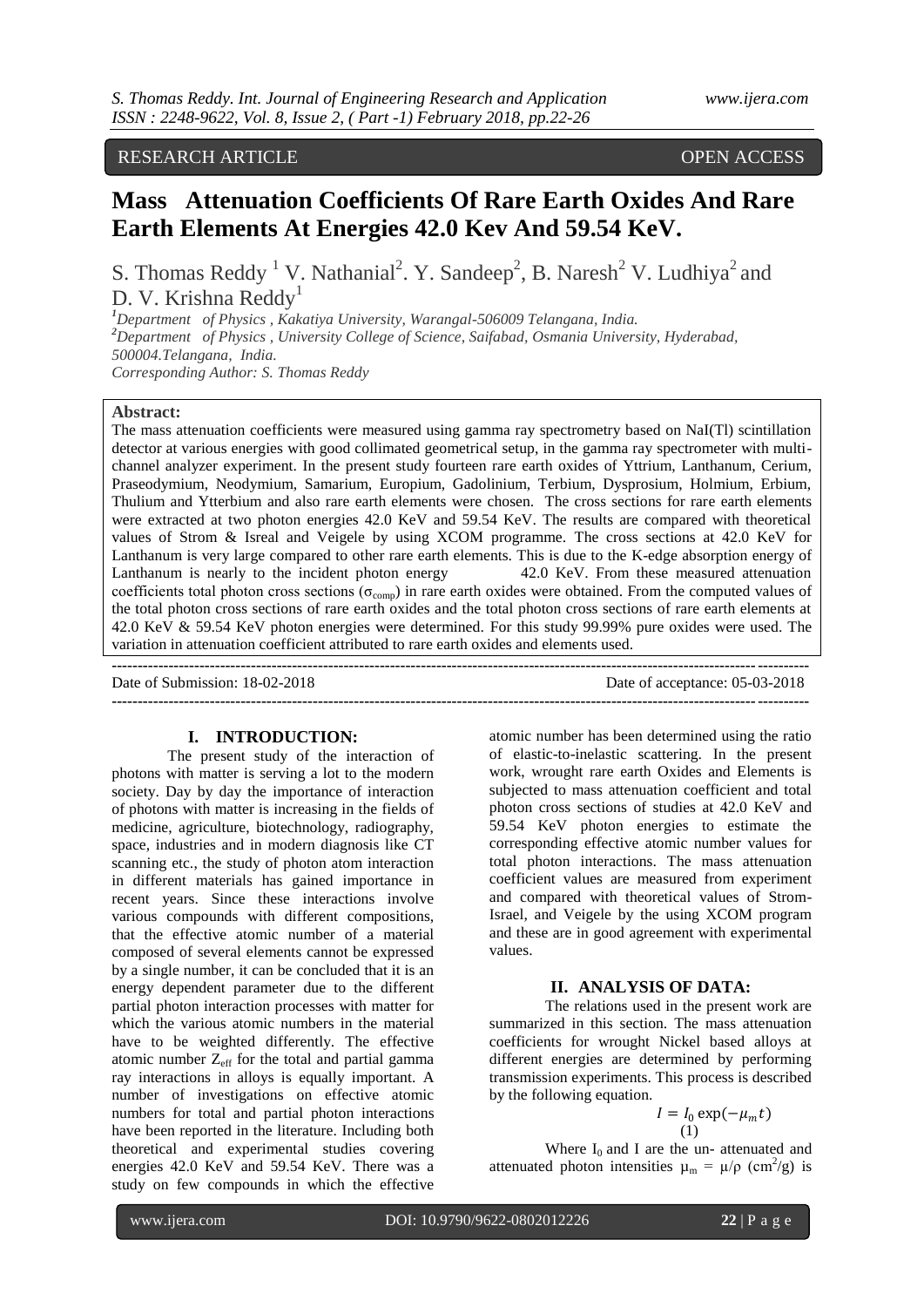the linear mass attenuation coefficient, t  $(g/cm^2)$  is sample mass thickness (the mass per unit area)

The total mass attenuation coefficient  $\mu$ m for any chemical compound or mixture of elements is given by mixture rule.

$$
\mu_m = \sum_i w_i (\mu_m)_i^{\text{energy 1}}
$$
  

$$
\mu_m = \sum_i w_i (\mu_m)_i^{\text{energy 2}}
$$

Where  $w_i$  is the weight fraction (the proportion by weight)  $(\mu m)_i$  is the mass attenuation coefficient of i<sup>th</sup> element. For a material composed of multi elements the fraction by weight is given by

$$
w_i = \frac{n_i A_i}{\sum_i n_i A_i} \tag{3}
$$

Where  $A_i$  is the atomic weight of the i<sup>th</sup> element and  $n_i$  is the number of formula units.

The total atomic cross-section  $(\sigma_t)$  for materials can be obtained from the measured values of µm using the following relation

$$
\sigma_t = \frac{\mu_m N}{N_A} \tag{4}
$$

Where  $^{N = \sum_{i} n_i A_i}$  atomic mass of materials, N<sub>A</sub> is the Avagadro's number.

The total electronic cross-section  $(\sigma_e)$  for the element is expressed by the following equation

$$
\sigma_e = \frac{1}{N_A} \sum \frac{f_i N_i}{Z_i} (\mu_m)_i = \frac{\sigma_i}{Z_{\text{eff}}}
$$
(5)

Where  $f_i$  denotes the fractional abundance of the element I with respect to the number of atoms such that  $f_1+f_2+f_3+f_4+\ldots f_i = 1$   $Z_i$  is the atomic number of i<sup>th</sup> element

The total atomic cross-section  $(\sigma_t)$  and total electronic cross-section  $(\sigma_e)$  are related to the effective atomic number  $(Z_{\text{eff}})$  of the material through the following relation

$$
Z_{\text{eff}} = \frac{\sigma_{t}}{\sigma_{e}} \tag{6}
$$

Finally, the average distance between two successive interactions, called the photon mean free path  $(\lambda)$ , is given by

$$
\lambda = \frac{\int_{0}^{\infty} x \exp(-\mu x) dz}{\int_{0}^{\infty} \exp(-\mu x) dx} = \frac{1}{\mu}
$$
 (7)

Where  $(\mu)$  is the linear attenuation coefficient and x is the absorber thickness.

## **III. EXPERIMENTAL PROCEDURE (Methods and Materials):**

The present investigation are taken up with a view to estimate total photon cross sections in the energy region 30 to 662 KeV, in most of the rare earth elements and Oxides by conducting transmission experiments on a good geometry setup. In the present study 14 rare earth Oxides and Elements are chosen and the cross sections for rare earth elements were extracted at two photon energies 42.0 KeV and 59.54 KeV because very meagre experimental results are available at the energies. Two NaI(Tl) detectors were employed for the present measurements. The thin crystal detectors were used for the detection of X- and gamma photons in the energy range 30 KeV to 100 KeV. The other NaI(Tl) detectors with thick crystal was used for the detection of gamma photons of energy 145.4 KeV and 661.6 KeV.

## **a. Calibration of the Spectrometer:**

The scintillation spectrometers assembled using the instruments described and thoroughly tested for stability, linearity and resolution characteristics to fix the best possible operation conditions, to carry out the present experimental investigations.

The percentage of resolution of the spectrometer, which is defined as the ratio of the full width at half maximum of the photo peak multiplied by 100 to the pulse height corresponding to the photo peak. It was determined as a function of high tension voltage and decay constant of the pulse amplifier. The spectrometer and detector with PC based 8K MCA used in the laboratory is shown in the Fig.1. The spectra obtained with different radioactive sources with thin and thick NaI(Tl) crystal at the best possible operating conditions have been shown in Fig 2. Whereas with the thin NaI(Tl) crystal detector, it was observed that, the spectrometer has an optimum resolution of about 12% at the same gamma photon energy with an optimum high tension voltage of +650 volts.



**Figure 1:** A PC based 8K MCA bloc diagram of Nuclear Electronic System

**Figure 2:** Schematic diagram of geometrical setup The linearity of the spectrometer was

studied separately with thick and thin NaI (Tls)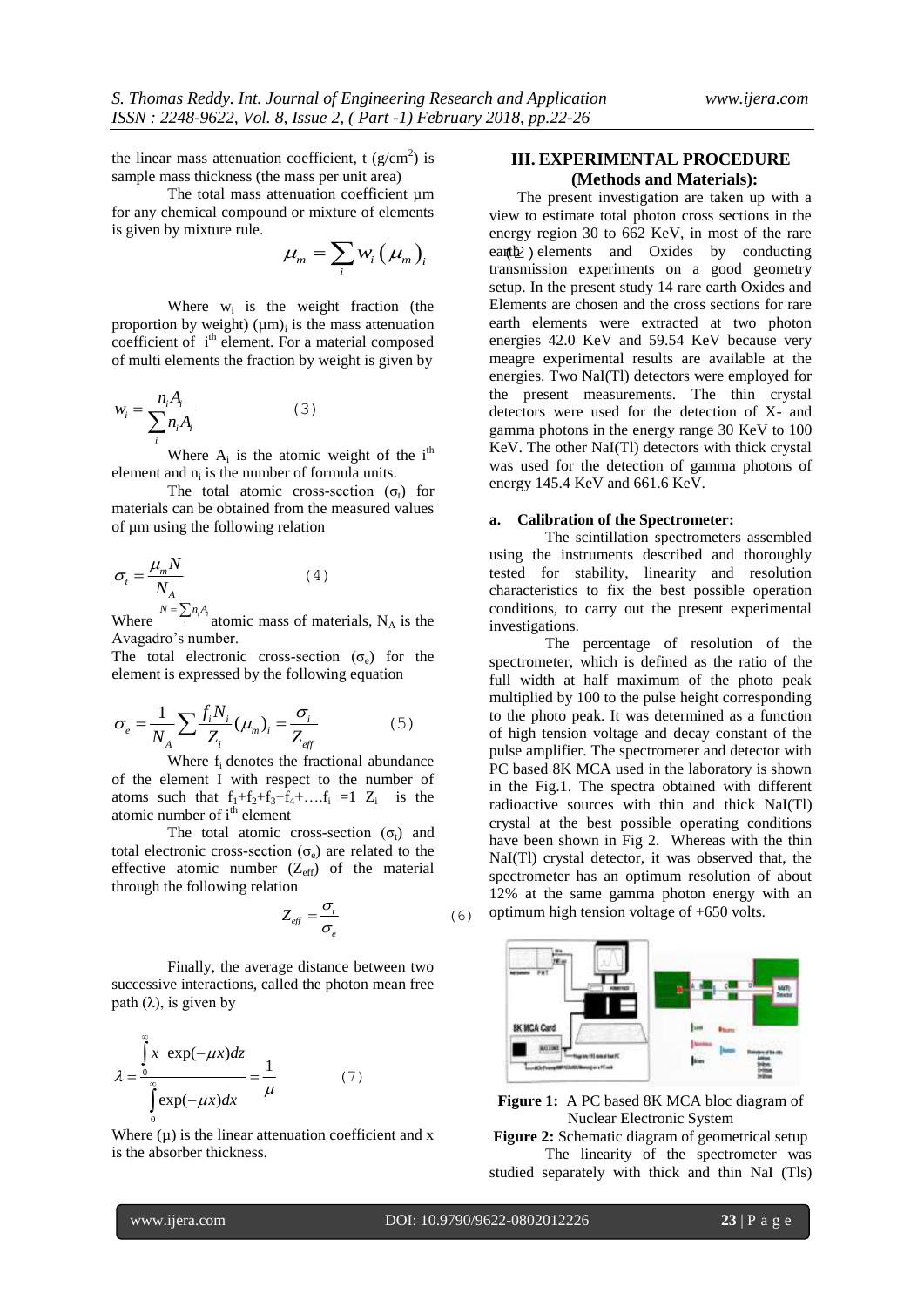crystal detectors, the spectral distribution between the pulse height and the photon energy using the standard sources are shown in Fig 4. The results plotted in figure 4 shown an excellent linearity over the photon energy region of interest.

Experiments were also conducted to study the problems associated with the electronic drift in the instruments. To minimise these drifts, the line voltage is stabilized with an A.C. voltage stabilizer. Moreover the experiments were conducted in an air-conditioned room under conditions of constant temperature and humidity to minimise thermal drift in electronic instruments. The laboratory temperature is maintained at  $22 \pm 1^0$  C thorough out the period of the present investigations. Normally a warm-up period of 3 hours was allowed for the spectrometer to attain the conditions of stability. The stability of the spectrometer was checked periodically. Repeated check on energy calibration showed that the linearity was being maintained at all times during the experiment.

## **b. Radioactive Source:**

The radioactive isotopes used in the present investigation are Europium  $(152+154)$  Eu) and Americium  $(^{241}Am)$ , their energies and half-lives are  $42.0 \text{ KeV}$ ,  $59.54 \text{ KeV}$  and  $16 \text{ years}$ ,  $433 \text{ years}$ respectively. Here Europium has obtained from the BRIT, Bhabha Atomic Research Centre, Trombay, Mumbai, India and Americium of strength 30 mCi source obtained from isotope division, Americium laboratories, Americium, Buckinghamshire, England, U.K.



Typical gamma ray spectrum of <sup>(1994)</sup> Eu (42.0 KeV)

Typical gamma ray spectrum of <sup>10</sup>Am (\$9.54 KeV).

Two types of sources were used in the present investigation. Sources in the form of radiographic capsule each of strength approximately 1mCi to 30mCi was used as a source of gamma energies. For X-energies the sources were prepared by drop deposition and evaporation of a liquid source of high specific activity,. In the method a small cylindrical grove drilled in Perspex container. The source is covered on the top with a thin Mylar foil to avoid contamination.

#### **c. Samples:**

The sample yttrium oxide, lanthanum oxide, cerium oxide, terbium oxide and Dysprosium oxide were obtained from Indian Rare Earth limited, India. And europium oxide, holmium oxide, erbium oxide, thulium oxide and yttrium oxide were obtained from Rare Earth products limited, United Kingdom.

The rare earth oxides were in powder from and the absorbers are prepared by filling the fine powder in Perspex cylindrical containers of different depths with inner diameter ranging from 1 to 1.5 cm. The empty containers are thoroughly cleaned. These containers are uniformly filled and were closed with a cover slip. The mass of the Perspex container with and without sample powder is determined in a electrical microbalance and is corrected to third decimal place. The inner diameter of the Perspex containers was determined with the help of travelling microscope. Using the value of the mass of sample powder and diameter of the container, the mass per unit area was determined.

Various thicknesses of the samples were prepared so that the statistical variation is minimum. During the transmission experiment an empty equivalent Perspex container is used to measure the incident photon intensity I0 without absorber. The uniformity of the thickness is tested by exposing the incident beam on the sample at various points on the surface of the sample. It is found that the absorbers are sufficiently uniform for the exposed areas of the samples.

# **IV. RESULTS AND DISCUSSION**

Utilizing the good geometry setup and employing the methods already discussed, the mass attenuation coefficients are measures in fourteen rare earth oxides at two photon energies 42.0 KeV and 59.54 KeV. The measured mass attenuation coefficients of rare earth oxides and elements at the energy 42.0 KeV are tabulated and shown in Table 2 and 3.

| <b>BLNs</b> | <b>Nems of the Rass</b><br><b>Barth Occupes</b><br>アクススーツ<br><b>Renet Online</b> | Mass Allowation                |                             |                            | SS.<br>XI Ya | Name<br>of the                                | <b>Tätyi Athenaetics</b>           |                 |                                   |  |
|-------------|----------------------------------------------------------------------------------|--------------------------------|-----------------------------|----------------------------|--------------|-----------------------------------------------|------------------------------------|-----------------|-----------------------------------|--|
|             |                                                                                  | <b>Nices</b><br><b>Aineral</b> | <b><i><u>Lyngde</u></i></b> | <b>Transmooth</b><br>1997. | m<br>11      | <b>Tards</b><br>Kans.<br>Elements<br>Yestern. | <b>Blanche</b><br>Stressi<br>9.582 | Vergels<br>\$28 | .<br><b>Experimental</b><br>9,239 |  |
|             |                                                                                  | 7397                           | W.                          |                            |              |                                               |                                    |                 |                                   |  |
|             | Lankaron<br>Oslda                                                                | 19.438                         | 39,687                      | 38.745                     | I.           |                                               |                                    |                 |                                   |  |
| Ξ           | Century Out-de                                                                   | 3,663                          | 5,953                       | 5.574                      |              | adiance                                       | 39.763                             | 34 TH           | 34.729                            |  |
| x           | Prancodytesium<br><b>Childe</b>                                                  | 2.712                          | 6.825                       | 5.958.<br><b>CENT</b>      | х            | <b>Cyduas</b>                                 | 6.514                              | 6.933           | 6.997                             |  |
|             |                                                                                  |                                |                             |                            | x            | <b>Number</b>                                 | 6.364                              | 111             | 7213                              |  |
| 1           | <b><i><u>New Oranisans</u></i></b>                                               | 6.395                          | る打打                         | 6.410                      | J            | Seydvision                                    | 129                                | 198             | 7512                              |  |
|             | Oulde                                                                            |                                |                             |                            | ö            | Senatore                                      | 1:315                              | 1237            | 1.819                             |  |
| Ŧ           | Samuskers<br>Duide                                                               | 6,989                          | <b>TIHT</b>                 | 6378                       |              | Europeen                                      | 1.356                              | TW              | 文献                                |  |
|             | Escleption: Chicago                                                              | 7.735                          | 7.589                       | 335                        | 1            | <b>Tachdalone</b>                             | 1.995                              | 6.183           | 4.364                             |  |
| ï           | Gabolisium.<br>Outde                                                             | 1.346                          | 1,795                       | 1.468                      | s            | letton                                        | 6.489                              | 4.521           | 6,368                             |  |
|             |                                                                                  |                                |                             |                            | $10 -$       | Diviennelum                                   | 6.631                              | 4.739           | 7,660                             |  |
| ÷           | Tertines: Oxida                                                                  | 3.481                          | 5,388                       | $+874$                     | $_{11}$      | <b>Boleman</b>                                | 6349                               | <b>30ET</b>     | 78日                               |  |
| 16          | Dramster.<br>Osicle                                                              | 1,800                          | 5,828                       | 6,186                      | 12           | Eddam                                         | 1.3%                               | TIN             | T.KN                              |  |
|             |                                                                                  |                                |                             |                            | 13           | <b>habon</b>                                  | 148                                | 1,728           | 7.118                             |  |
| $_{\rm II}$ | <b>Trining Outs</b>                                                              | 0.998                          | 6.739                       | 6.07                       | 34           | <b>Yrighing</b>                               | 1903                               | 1998            | 8,149                             |  |
| IJ          | <b>Erblers</b> Oxide                                                             | 6.398                          | 6.474                       | 6.414                      |              |                                               |                                    |                 |                                   |  |
| E           | Thillen Dolds:                                                                   | 6708                           | 6.798                       | 6.834                      |              |                                               |                                    |                 |                                   |  |
| 54          | Freburn.<br>---                                                                  | 6391                           | <b>SMOK</b>                 | 7.386                      |              |                                               |                                    |                 |                                   |  |

**Table 2**: Mass attenuation coefficients of rare earth oxides  $(gm/cm<sup>2</sup>)$  at energy (42.0 KeV). **Table 3:** Mass attenuation coefficients of rare earth elements  $(gm/cm<sup>2</sup>)$  at energy (42.0 KeV).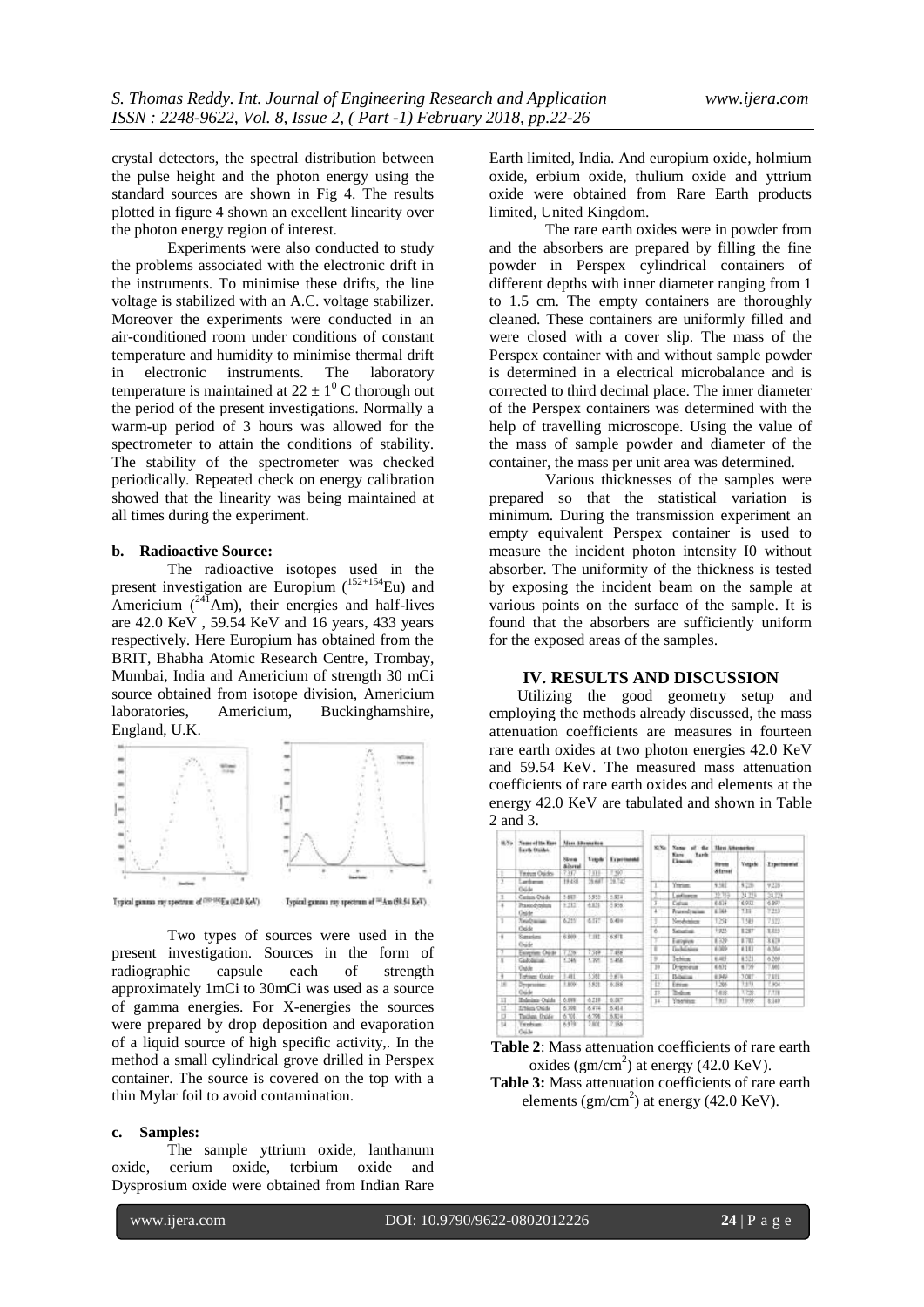

And the calculated mass attenuation coefficients of rare earth oxides and rare earth elements at the energy 59.54 KeV are tabulated in Table 4 and Table 5.

| ILX+           | Name of the River<br><b>Lath Ositur</b> | <b>Siria and Lis</b><br><b>Mark Attressies</b> |           |              | 515%        | Name of the                           | <b>They Attenuates</b>         |         |            |  |
|----------------|-----------------------------------------|------------------------------------------------|-----------|--------------|-------------|---------------------------------------|--------------------------------|---------|------------|--|
|                |                                         | Street<br><b>Alanak</b>                        | Vegele    | Exteriorated |             | Rev.<br><b>Tark</b><br>Elements<br>n. | <b>Estate</b><br><b>Alexal</b> | Vegale  | Elginianus |  |
| γ              | <b>Tiriga</b> Orides                    | TKU                                            | T.NT      | TBIT         | T           | Tittan                                | 1.198                          | 3.407   | 3.374      |  |
| Ξ              | Lettuson                                | 7.788                                          | 1.162     | 8.046        | æ           | <b>Inchession</b>                     | <b>RID</b>                     | 4.39    | 240        |  |
|                | Osida                                   |                                                |           |              | X.          | Certain                               | <b>T.854</b>                   | 10.813  | 15, 860    |  |
|                | <b>Cerion Oxide</b>                     | \$127                                          | 8.575     | 本加工          | ×           | Praetedynature                        | 10.18                          | 10.653  | 19.548     |  |
| Ŗ              | <b>Transdession</b>                     | TITL                                           | THE       | <b>TATI</b>  | s           | Newbritistian                         | 13.679                         | 11.00   | 18.925     |  |
|                | Crode:                                  |                                                |           |              | ï           | Senatrus                              | 11.231                         | 11.950  | 11.983     |  |
| ų              | Neodynauty                              | <b>WILL</b>                                    | 1400 1314 |              |             | Executions                            | 11.765                         | ET 55   | 12.21a     |  |
|                | Onde                                    |                                                |           |              | х           | GAMSNOR                               | 11.948                         | 11.858  | 11.867     |  |
| π              | Greetum<br>Oride                        | 9.757                                          | 10.111    | 10.503       | ÷           | Technico                              | 11.719                         |         | 12.544     |  |
| Æ              | European Oxide                          | 32.187                                         | 10.885    | 18.852       | Ŵ           | Dyspresses                            | 12.086                         | 1.1.090 | 15.108     |  |
| 苫              | Calolinas                               | 15-901                                         | 30,313    | 16.9%        | $_{\rm 11}$ | Holmoga                               | 12.577                         | 13,856  | 13.74B     |  |
|                | Online                                  |                                                |           |              | 32          | Erlmen                                | 13.006                         | 14, 20  | 14.156     |  |
| $\overline{Q}$ | whista Draft                            | 0.081                                          | 90.789    | 10,004       | π           | Ticaliani                             | 13                             | 14.83   | 14788      |  |
| Ħ              | Dygrootes .<br><b>Colde</b>             | 11.531                                         | 11.400    | 11.411       | 14          | <b>Titebean</b>                       | 3.178                          | 7.346   | $+39$      |  |
| Ή              | <b>Holmson Oxide</b>                    | 11:455                                         | TL929     | 12.839       |             |                                       |                                |         |            |  |
| 12             | Edvices Orade                           | 11.417                                         | 12.435    | 12.398       |             |                                       |                                |         |            |  |
| Tī             | Tolling Dobr                            | 11,654                                         | 11.057    | 13 613       |             |                                       |                                |         |            |  |
| π              | Territoria<br>Onida                     | 1.854                                          | 2.674     | 2,882        |             |                                       |                                |         |            |  |



**Table 5:** Mass attenuation coefficients of rare earth elements (gm/cm2) at energy (59.54 KeV)

In the present measurements the statistical error is limited to less than 1% by collecting a sufficient number of counts under the photo peak for the selected region of interest (ROI). The percentage deviation due to the non-uniformity of the absorbers was estimated using the fundamental relation. This has been minimized by following the counting sequence of the Conner *et al. (1970).* The errors due to this method will be almost of the order of 0.5%. The extrapolation technique described earlier eliminates the error due to multiple scattering. The overall errors introduced on the total photon mass attenuation coefficients are thus around 0.9%.

- i) The measurement of mass attenuation coefficients in fourteen rare earth oxides on good geometry setup and evaluation of total photon cross sections.
- ii) Extraction of the total photon cross sections of rare earth elements using mixture rule and comparison with theoretical values of strom and Israel, compiled data of veigele.
- iii) Discussion of the present experimental results in the light of available experimental values.

iv) Extraction of total atomic photoelectric cross section and comparison of the results with the theoretical and earlier experimental values.

The present investigation forms a comprehensive study on the total photon and effective atomic numbers in some nickel based alloys and special alloys leading to the following useful information.

The total mass attenuation cross sections measured in fourteen rare earth oxides at two photon energies in the present investigation are in good agreement with the theoretical compilations of Storm and Israel proving the validity of mixture rule for compounds or alloys. The references related work done by the previous researches are listed below.

### **REFERENCES**

- [1]. Bhandal G S and Singh K, *ApplRadiatIsot,*  **44** (1993), 1231.
- [2]. Ielli and Erzeneolu S., J. Quant. Spectrosc. Radiat. Transfer, 85, 115 (2004).
- [3]. Nayak G., Vijaya M.G. and Siddappa K., Radiat. Phys. Chem., 61, 559 (2001).
- [4]. Dagli S.B. and Baytas A.F., Radiat. Measurements, 37, 253 (2003).
- [5]. Singh K., Singh H., Sharma V., Nathuram R., Khanna A., Kumar R., Bhatti S.S. and Sahota H.S., Nucl. Instrum. Methods in Phys. Res. B194, 1 (2002).
- [6]. Icelli, Erzeneoglu S., Karahan I.H. and Cankaya G., J. Quant. Spectrosc. Radiat.Transfer, 91, 485 (2005).
- [7]. Koc N. and Ozyol H., Radiat. Phys. Chem. 59, 339 (2000).
- [8]. Gowda S., Krishnaveni S. and Gowda R., Nucl. Instrum. Methods in Phys. Res. B239, 361 (2005) Praman J.phys.,67(3), (2006) 505K Karunakaran Nair et al.
- [9]. Narender K et all.,Res.J.PhysicalSci, ISSN 2320-4796, Vol.1(10), 1-5, November(2013).
- [10]. ShivalingeGowda, S Krishnaveni-Pramanajournalof physics Vol. 63, No.3, 529, (2004)
- [11]. Ielli and Erzeneolu S., J. Quant. Spectrosc. Radiat.Transfer, 85, 115 (2004)
- [12]. Icelli, Erzeneoglu S., Karahan I.H. and Cankaya G., J. Quant. Spectrosc.Radiat.Transfer, 91, 485 (2005)
- [13]. S.Chandra Lingam, K,SureshBabu, D.V.Krishna Reddy, Ind.J.Phys.58A (1984)285.
- [14]. Praveena P.Pawars et al., Radiation Physics and Chemistry 92 (2013) 22-27.
- [15]. PrashantS.Kore, PravinaP.Pawar. Radiation Physics and Chemistry 98 (2014) 86-91.